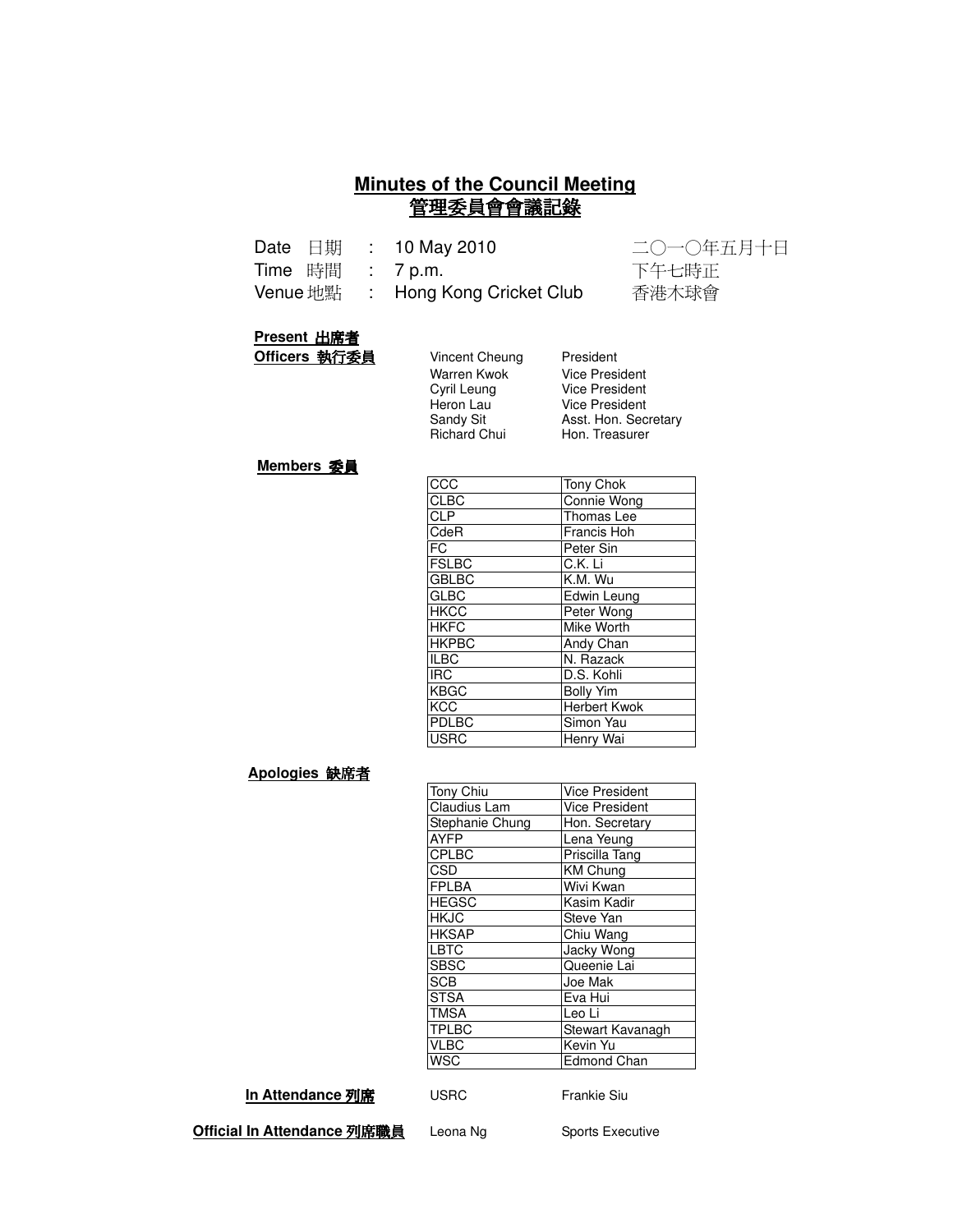# **1. CONFIRMATION OF PREVIOUS MINUTES**

The minutes of the previous meeting were confirmed.

# **2. MATTERS ARISING**

Nil.

# **3. CORRESPONDENCE**

The Assistant Hon. Secretary read out the main correspondence received since the last meeting.

3.1 16.4.10 received approval from World Bowls for HK to host HK International Bowls Classic from 4 to 12 December 2010.

## **4. TREASURER'S REPORT**

4.1 Outstanding receivables as at 10 May 2010 was presented. Clubs were reminded to settle as soon as possible amounts that were outstanding, especially those over 90 days.

#### **5. NATIONAL LEAGUE**

- 5.1 The League Panel clarified the validity of the options for postponed games. The changes were effective immediately.
- 5.2 VP League reminded convenors to submit their registered players list before their fourth match.

## **6 NATIONAL COMPETITIONS**

- 6.1 Report tabled.
- 6.2 To mark their 125<sup>th</sup> Anniversary, HKFC was offered to host the 2<sup>nd</sup> Finals Day on 30 Jan. 2011, while CCC was offered to host the 1<sup>st</sup> Finals Day in 2011 subject to CCC's confirmation. The 2<sup>nd</sup> Finals Day of next year was open for Clubs to bid.
- 6.3 Regarding the issue of Champion of Champions on Anna Chan and Daphne Gohel, President advised that report would be sent to convenors and a decision would be made in next meeting.

## **7. DEVELOPMENT**

7.1 The Inter-school competition would be held on 16 May which was organized by HKLBA and LCSD, sponsored by Southern District Council. 14 teams from 10 secondary schools had entered in the competition.

## **8. TECHNICAL**

- 8.1 17 candidates attended the Umpire Training Course. Examination would be held on 4 June.
- 8.2 Tseung Kwan O green was in the process of selecting the artificial surface. The consultant proposed a sand-filled surface which was objected by HKLBA. HKLBA proposed to use carpet commonly used in HK's greens.
- 8.3 Henderson was planning to build 1 rink for a development in Wanchai (Gloucester Road) but it would not be conform to the World Bowls standard. HKLBA had forwarded the green specifications to the project consultant for consideration.